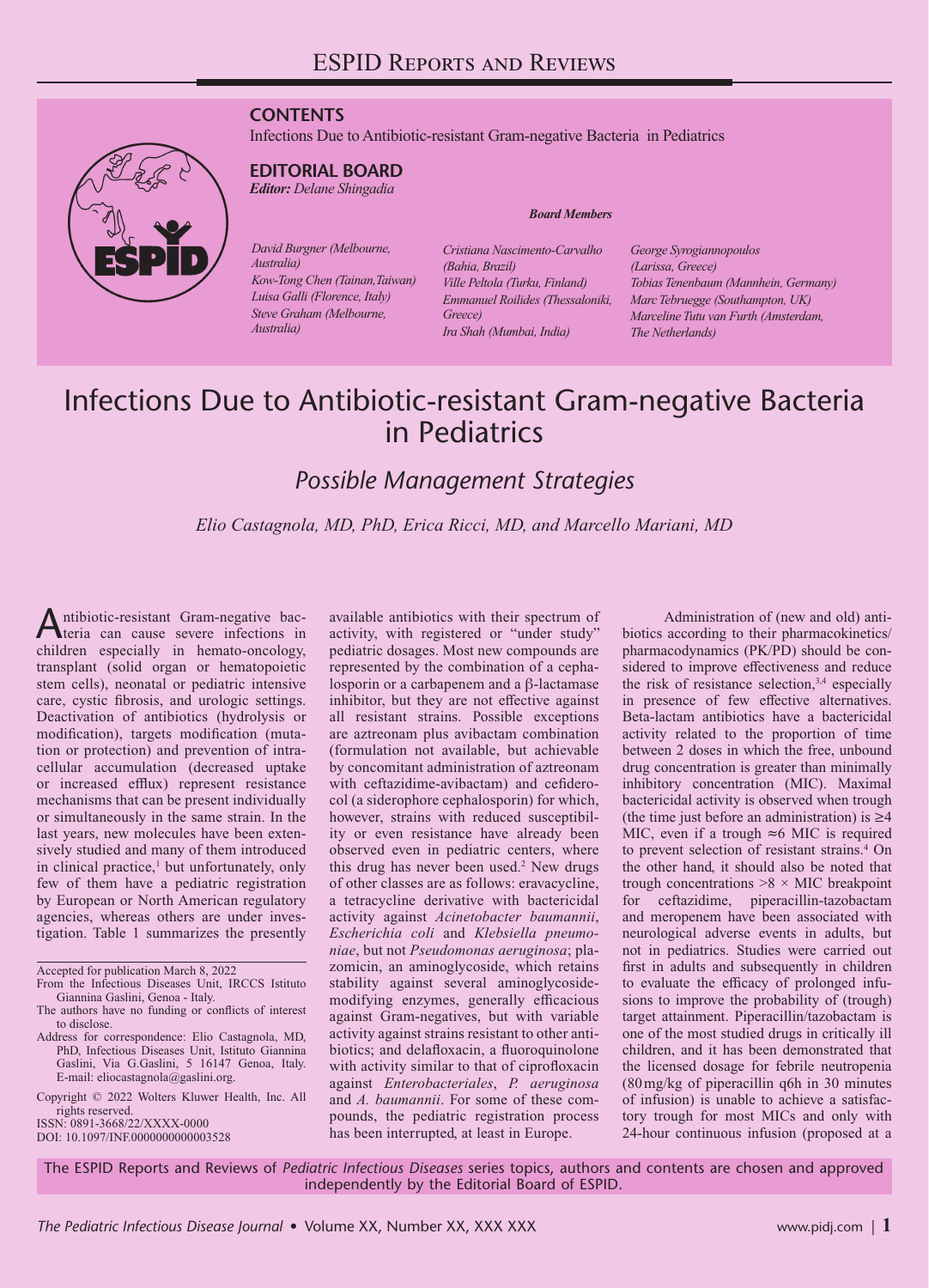**TABLE 1.** Effectiveness of Antibiotics Used for Treatment of Resistant Gram-negative Infections and Pediatric Dosages; in *italics* Are Reported Dosages Currently Studied in Clinical Trials Registered on "clinicaltriasl.gov" (United States) or "clinicaltrialsregister.eu" (European Union)]

|                                          | Enzymatic Resistance Mechanisms<br>Typical for <i>Enterobacteriales</i> |         |            |                                          | Carbapenem Nonsusceptible<br>Peculiar Strains |                          | Pediatric Dosages                                                                                                                                                                                                                                                                                                   |
|------------------------------------------|-------------------------------------------------------------------------|---------|------------|------------------------------------------|-----------------------------------------------|--------------------------|---------------------------------------------------------------------------------------------------------------------------------------------------------------------------------------------------------------------------------------------------------------------------------------------------------------------|
|                                          | ESBL,<br>AmPC                                                           |         | KPC OXA-48 | VIM, NDM<br>$(metallo-\beta lactamases)$ | P. aeruginosa A. bauman-                      | nii                      |                                                                                                                                                                                                                                                                                                                     |
| Ceftolozane-<br>tazobactam               | $++$                                                                    |         |            |                                          | $+$ <sup>(a)</sup>                            |                          | 20 mg/kg, 40 mg/kg in pneumonia, maximum 1000 mg (as<br>$ceftolozane)$ in 1h, q8h                                                                                                                                                                                                                                   |
| Ceftazidime-<br>avibactam                | $++$                                                                    | $^{++}$ | $^{++}$    |                                          | $+$                                           | $\overline{\phantom{m}}$ | $0-3$ mo $30$ mg/kg q8h<br>$3-6$ mo: $40$ mg/kg (as ceftazidime) in $2h$ , q8h<br>$>6$ mo: 50 mg/kg maximum 2000 mg (as ceftazidime) in 2h, q8h                                                                                                                                                                     |
| Cefiderocol                              | $++$                                                                    | $++$    | $++$       | $++$                                     | $++$                                          | $++$                     | $60$ mg/kg maximum $2000$ mg) in $2h$ , q8h                                                                                                                                                                                                                                                                         |
| Meropenem-<br>vaborbactam                | $++$                                                                    | $++$    |            |                                          |                                               | $\qquad \qquad -$        | 40 mg/kg maximum 2000 mg (as meropenem) in 3h, q8h                                                                                                                                                                                                                                                                  |
| Imipenem-<br>relebactam                  | $++$                                                                    | $++$    |            |                                          | $\pm$                                         |                          | $\geq$ 2 y: 15 mg/kg maximum 500 mg (as imipenem) in 30', q8h                                                                                                                                                                                                                                                       |
| Aztreonam-<br>(ceftazidime)<br>avibactam | $++$                                                                    | $^{++}$ | $++$       | $++$                                     | $\pm$                                         |                          | Aztreonam, >1 mo: 30 mg/kg maximum 2000 in 3h, q6h                                                                                                                                                                                                                                                                  |
| Eravacycline                             | $^{++}$                                                                 | $^{++}$ | $^{++}$    | $+$                                      |                                               | $++$                     | Single dose, PK study:<br>8 to < 12 y 1.5 mg/kg in 1 h<br>$2 to < 18$ y 1.75 mg/kg in 1 h                                                                                                                                                                                                                           |
| Plazomicin                               | $^{++}$                                                                 | $++$    | $++$       | $\pm$                                    |                                               |                          | No data available                                                                                                                                                                                                                                                                                                   |
| Delafloxacin                             | $+$                                                                     |         |            |                                          |                                               |                          | In adolescents for ceftriaxone-resistant gonorrhea 450 mg<br>q12h administered once                                                                                                                                                                                                                                 |
| Fosfomycin                               | $++$                                                                    | $++$    | $++$       | $^{++}$                                  | $++$                                          | $\overline{\phantom{m}}$ | Preterm neonate $\left($ <40 wks of gestation): 50 mg/kg q12h<br>Neonate $(40-44 \text{ wks of }$ gestation): $67 \text{ mg/kg}$ q $12h$<br>$1-12$ mo (up to $10$ kg body weight) $67-100$ mg/kg q8h<br>$1-12$ y (up to $40$ kg body weight) $50-100$ mg/kg q6h<br>$\geq$ 12 y (40 kg body weight) 3000–6000 mg q6h |
| Colistin                                 | $^{++}$                                                                 | $^{++}$ | $^{++}$    | $^{++}$                                  | $++$                                          | $^{++}$                  | As colistimetate: 200,000-300,000 (maximum 9,000,000)<br>$IU/kg$ in 1h (load), then 100,000–150,000 (maximum<br>4,500,000) IU/kg in 1h, $q12h$                                                                                                                                                                      |
| Tigecycline                              | $^{++}$                                                                 | $^{++}$ | $++$       | $++$                                     |                                               | $++$                     | 4 mg/kg (maximum 200 mg in 1h (load), then 2-3.2 mg/kg<br>$(\text{maximum } 100 \,\text{mg})$ in 1h q12h                                                                                                                                                                                                            |

Proportion of isolate susceptible: ++ >90%; + 70%–90%; ± around 50%, may be susceptible; – probably/definitively not effective.

(a) Effective only in case of elevated efflux, derepressed AmPC or loss of specific porin (OprD).

ESBL indicates extended-spectrum beta-lactamase; KPC, Klebsiella Pneumoniae Carbapenemase; NDM, new dely metallobetalactamase; OXA-48, oxacillinase-48; VIM, Verona-Integron encoded Metallobetalactamase.

dosage of 300mg/kg/day), it is possible to reach a concentration >MIC for 100% of the time between 2 doses.<sup>5</sup> Similarly, ceftazidime at a starting dose of 60–100mg/kg infused in 1 hour and immediately followed by a 24-hour maintenance continuous infusion of 200–300mg/kg (maximum 3000–6000mg/ day), according to glomerular filtration rate and body surface area, can achieve a probability of (trough) target attainment >90% for P. aeruginosa.<sup>6</sup> Finally, meropenem administration at a higher than registered dose (eg, 20–30mg/kg q6h) in prolonged infusion (3 hours) or in a 24-hour continuous infusion with a loading dose, sometimes can allow the achievement of concentrations that can be effective against Gram-negative bacteria with MIC higher than the usually indicated breakpoint.7 The availability of tools to perform therapeutic drug monitoring of β-lactams could be very useful in these conditions. Another class of antibiotics widely used in pediatrics and for which dosage has been changed to make it more adherent to PK/ PD are aminoglycosides. Their effectiveness is proportional to unbound drug maximum

concentration (peak or Cmax) and its relationship with MIC (Cmax/MIC). With this type of pharmacokinetic and considering their saturable oto- and nephrotoxicity profile, the best method of administration is once a day, without increased (and maybe with lower) toxicity. PK/PD should be considered also for an effective therapy for localized infections, especially skin and soft tissue, bone, central nervous system, endocardium, or lung in cystic fibrosis, sites where adequate antibiotic concentrations could be difficult to be reached with the risk for treatment failure and resistance selection.

A further therapeutic strategy to cope with the lack of drugs effective against multiresistant Gram-negatives is to combine different antibiotics, both new and old ones.<sup>4,8</sup> However, it must be underlined that many of the possible combinations proposed have been identified in in vitro models and their clinical efficacy could be lower than expected. Anyway, some antibiotics represent elective drugs for combination therapies. Intravenous Fosfomycin is frequently active in vitro and has high tissue (bone, central nervous system) penetration. In adults, highly fractionated or continuous infusion has been documented as effective also in the presence of resistance mechanisms: intermittent administration of 2000mg q6h for extended-spectrum beta-lactamase-producing *E. coli*; continuous infusion of 8000mg/day for *K. pneumoniae*, and extended-spectrum beta-lactamase-producing *K. pneumoniae*; continuous infusion of 12,000mg for *P. aeruginosa*; or 16,000mg for Klebsiella Pneumoniae Carbapenemaseproducing *K. pneumoniae*. 9 No pediatric data are available for these schedules, but it is plausible that a proportionate dosage should be effective also in children. Noteworthy, Fosfomycin has a high risk of resistance selection if used in monotherapy. Moreover, the risk of high  $Na<sup>+</sup>$  load (it is a  $Na<sup>+</sup>$  salt) or hyperglycemia related with drug dilution must be kept in mind. In patients with normal renal function, high dose intravenous colistin (polymyxin E) administered with a load followed by a q12h maintenance is at present considered the best administration strategy in all ages, even if in children the most correct dose is still under investigation.10 However, there is an important